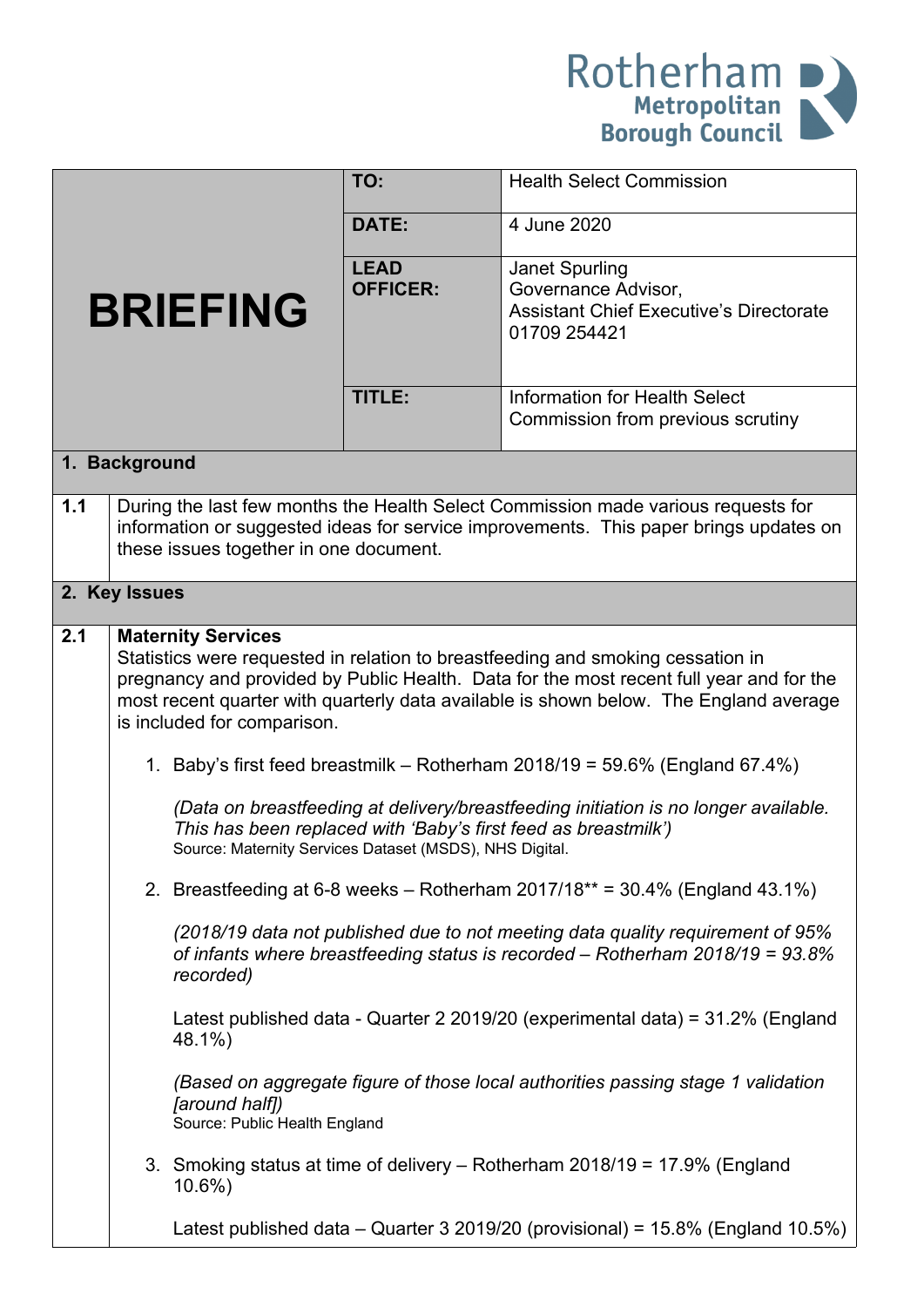|     | 4. Women known to be smokers at time of delivery - Rotherham 2018/19 = 445                                                                                                                                                                                                                                                                                                                                                                                                                                                                                                                                                                                                       |
|-----|----------------------------------------------------------------------------------------------------------------------------------------------------------------------------------------------------------------------------------------------------------------------------------------------------------------------------------------------------------------------------------------------------------------------------------------------------------------------------------------------------------------------------------------------------------------------------------------------------------------------------------------------------------------------------------|
|     | Source: Calculated by Public Health England from Smoking Status at Time of Delivery Return,<br><b>NHS Digital</b>                                                                                                                                                                                                                                                                                                                                                                                                                                                                                                                                                                |
| 2.2 | <b>Drug and Alcohol Treatment and Recovery Services</b><br>Members had explored the inclusion of domestic abuse within the joint mental<br>health/substance misuse pathway given the links between the three issues. The<br>resulting recommendation was:                                                                                                                                                                                                                                                                                                                                                                                                                        |
|     | To be updated on pathway developments to include wider issues such as domestic<br>abuse.                                                                                                                                                                                                                                                                                                                                                                                                                                                                                                                                                                                         |
|     | At present no further update as the mental health pathway was in the process of being<br>reviewed when the pandemic broke and has not really been able to progress.                                                                                                                                                                                                                                                                                                                                                                                                                                                                                                              |
| 2.3 | <b>Primary Care</b><br>At the last update on Primary Care, as not all surgeries seemed to offer appointments at<br>the hubs, Members suggested that surgeries could play a recorded message when<br>people were holding on the phone alerting them to the option to go elsewhere.                                                                                                                                                                                                                                                                                                                                                                                                |
|     | It would be cost prohibitive for the company to do this and in addition they only cover 2/3<br>of practices, therefore the Clinical Commissioning Group (CCG) had asked all the<br>practices to consider putting the message on themselves as it is free to do so. The CCG<br>will remind the practices again.                                                                                                                                                                                                                                                                                                                                                                   |
| 2.4 | <b>Respiratory consultation</b><br>More detail was sought regarding the breakdown of responses as it was reported that<br>773 people accessed the survey but only 443 fully completed responses were received,<br>giving a 57% completion rate.                                                                                                                                                                                                                                                                                                                                                                                                                                  |
|     | It had proved difficult for the team to ascertain just how partially completed the surveys<br>were due to how the information was saved. However, 57% was seen as a positive<br>response rate as a 10-15% return is seen as good, generally. The more engaged with a<br>subject someone is, the more likely they are to respond, so it was likely people with<br>more severe respiratory conditions or those unhappy with current services responded.<br>The following link provides more general information on survey responses:<br>https://www.surveygizmo.com/resources/blog/survey-response-rates/                                                                          |
|     | In terms of numbers – how many? how valid? and what is statistically significant? – this<br>depends on the potential audience which is not known for definite. More information is<br>available on: https://www.surveymonkey.com/curiosity/how-many-people-do-i-need-to-<br>take-my-survey/ This shows that, for example, if your target population (i.e. those with<br>respiratory problems) is 100,000, then a response rate of 1,100 would be statistically<br>valid to a +/-3% error; with 400 responses, it would be valid to +/-5%. Once you get past<br>200-300 responses, regardless of your population size, it does not add that much to how<br>solid the results are. |
| 2.5 | <b>Sexual Health Strategy</b><br>Feedback from Scrutiny had been for the strategy group to consider developing a<br>broader and SMART range of performance indicators to measure success (i.e. not only<br>regarding infection control). Discussions have taken place about how the group needed<br>more focus around prevention and how to broaden the focus from infection control. The<br>next stage would be to look at some indicators to reflect this and start to have a change<br>in format to the group. However, as most members of the group were now working on                                                                                                      |